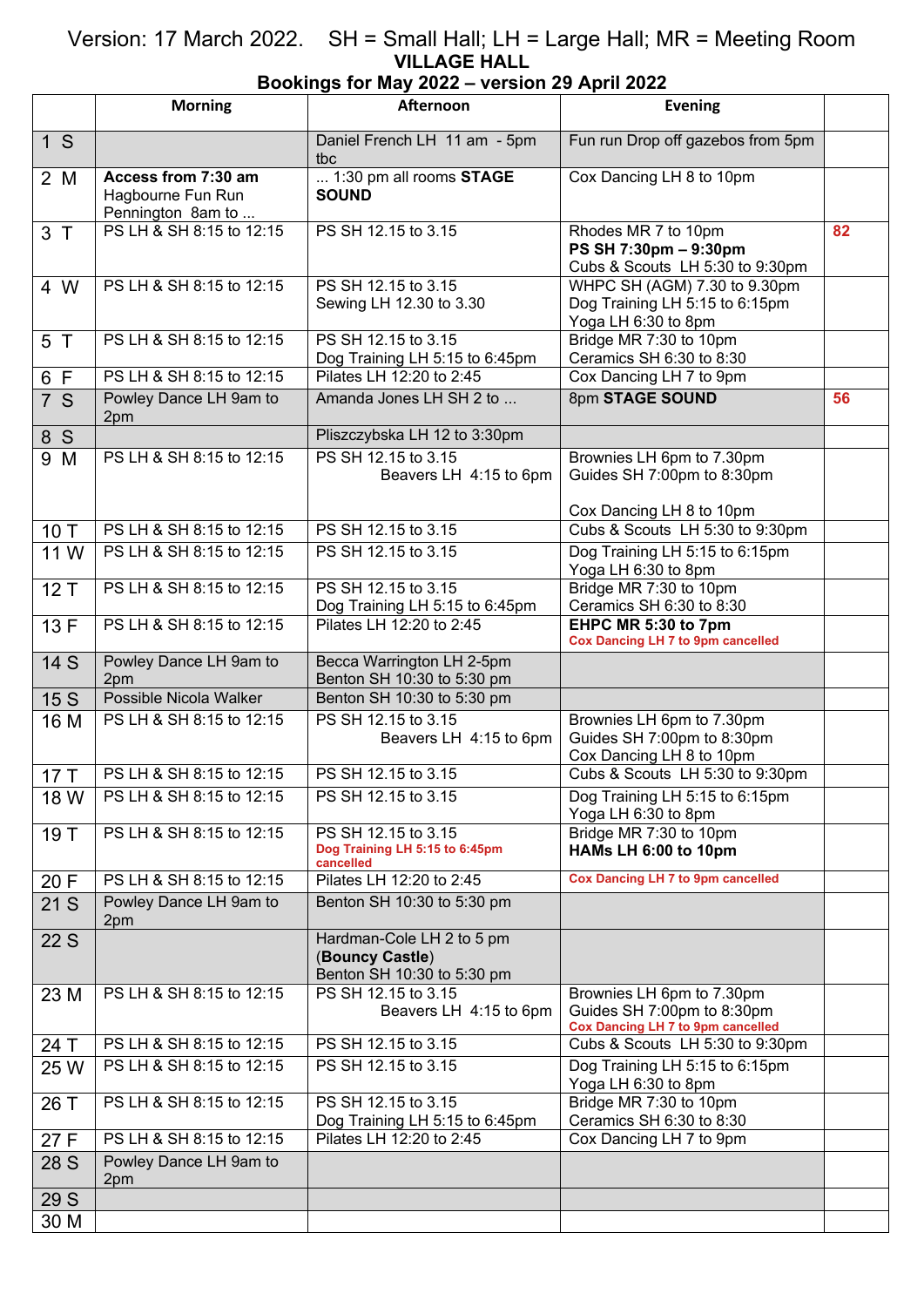| $.31$ $^{-}$ |                               |                                 |                                        |  |
|--------------|-------------------------------|---------------------------------|----------------------------------------|--|
|              |                               |                                 |                                        |  |
|              |                               |                                 |                                        |  |
|              | Please note that this service | is run by volunteers. We try to | keep the information as up-to-date     |  |
|              | as possible but there may     | occasionally be a delay in      | updating the site. Please bear with us |  |

## **Bookings for June 2022 – updated 18 April 2022**

|                | <b>Morning</b>                    | Afternoon                                                                 | <b>Evening</b>                                             |                |
|----------------|-----------------------------------|---------------------------------------------------------------------------|------------------------------------------------------------|----------------|
| 1 W            |                                   |                                                                           | Dog Training LH 5:15 to 6:15pm<br>Yoga LH 6:30 to 8pm??tbc |                |
| 2T             |                                   | Dog Training LH 5:15 to 6:45pm                                            | Bridge MR 7:30 to 10pm                                     |                |
| 3 F            |                                   |                                                                           | <b>Cox Dancing LH 7 to 9pm cancelled</b>                   |                |
| 4 S            | Powley Dance LH 9am to<br>2pm tbc |                                                                           |                                                            |                |
| 5S             |                                   |                                                                           |                                                            |                |
| 6 M            |                                   |                                                                           | <b>Cox Dancing LH 7 to 9pm cancelled</b>                   |                |
| 7 <sub>T</sub> | PS LH & SH 8:15 to 12:15          | PS SH 12.15 to 3.15                                                       |                                                            |                |
| 8 W            | PS LH & SH 8:15 to 12:15          | PS SH 12.15 to 3.15                                                       | Dog Training LH 5:15 to 6:15pm<br>Yoga LH 6:30 to 8pm      |                |
| 9 T            | PS LH & SH 8:15 to 12:15          | PS SH 12.15 to 3.15<br>Dog Training LH 5:15 to 6:45pm                     | Bridge MR 7:30 to 10pm<br>Ceramics SH 6:30 to 8:30         |                |
| 10F            | PS LH & SH 8:15 to 12:15          | Pilates LH 12:20 to 2:45                                                  | Cox Dancing LH 7 to 9pm                                    |                |
| 11 S           | Powley Dance LH 9am to<br>2pm tbc |                                                                           |                                                            |                |
| 12S            |                                   | Sarah andrews enquiry<br>Boden LH SH 11 am to 3pm<br><b>BOUNCY CASTLE</b> |                                                            |                |
| 13 M           | PS LH & SH 8:15 to 12:15          | PS SH 12.15 to 3.15                                                       | PS MR 7:30pm - 9:30pm<br>Cox Dancing LH 8 to 10pm          |                |
| 14 T           | PS LH & SH 8:15 to 12:15          | PS SH 12.15 to 3.15                                                       |                                                            |                |
| 15 W           | PS LH & SH 8:15 to 12:15          | PS SH 12.15 to 3.15                                                       | Dog Training LH 5:15 to 6:15pm<br>Yoga LH 6:30 to 8pm      |                |
| 16 T           | PS LH & SH 8:15 to 12:15          | PS SH 12.15 to 3.15<br>Dog Training LH 5:15 to 6:45pm                     | Bridge MR 7:30 to 10pm<br>Ceramics SH 6:30 to 8:30         |                |
| 17 F           | PS LH & SH 8:15 to 12:15          | Pilates LH 12:20 to 2:45                                                  | Didcot Lodge (Crawford) LH SH<br>MR 4:30-10:30             | 90             |
| <b>18 S</b>    | Powley Dance LH 9am to<br>2pm tbc |                                                                           | Skwarek SH 5pm to 1am                                      | $\overline{2}$ |
| 19 S           |                                   |                                                                           |                                                            |                |
| 20 M           | PS LH & SH 8:15 to 12:15          | PS SH 12.15 to 3.15                                                       | Cox Dancing LH 8 to 10pm                                   |                |
| 21T            | PS LH & SH 8:15 to 12:15          | PS SH 12.15 to 3.15                                                       |                                                            |                |
| 22W            | PS LH & SH 8:15 to 12:15          | PS SH 12.15 to 3.15                                                       | Dog Training LH 5:15 to 6:15pm<br>Yoga LH 6:30 to 8pm      |                |
| 23 T           | PS LH & SH 8:15 to 12:15          | PS SH 12.15 to 3.15<br>Dog Training LH 5:15 to 6:45pm                     | Bridge MR 7:30 to 10pm                                     |                |
| 24 F           | PS LH & SH 8:15 to 12:15          | Pilates LH 12:20 to 2:45                                                  | Cox Dancing LH 7 to 9pm                                    |                |
| 25 S           | Powley Dance LH 9am to<br>2pm tbc | Mr Madge enquiry 11 to 6pm                                                |                                                            |                |
| 26 S           | Simms SH 9 am                     | to 3pm                                                                    |                                                            | 83             |
| 27 M           | PS LH & SH 8:15 to 12:15          | PS SH 12.15 to 3.15                                                       | Cox Dancing LH 8 to 10pm                                   |                |
| 28 T           | PS LH & SH 8:15 to 12:15          | PS SH 12.15 to 3.15                                                       |                                                            |                |
| 29 W           | PS LH & SH 8:15 to 12:15          | PS SH 12.15 to 3.15                                                       | Dog Training LH 5:15 to 6:15pm<br>Yoga LH 6:30 to 8pm      |                |
| 30 T           | PS LH & SH 8:15 to 12:15          | PS SH 12.15 to 3.15<br>Dog Training LH 5:15 to 6:45pm                     | Bridge MR 7:30 to 10pm                                     |                |
|                |                                   |                                                                           |                                                            |                |
|                | Please note that this service     | is run by volunteers. We try to                                           | keep the information as up-to-date                         |                |
|                | as possible but there may         | occasionally be a delay in                                                | updating the site. Please bear with us                     |                |
|                |                                   |                                                                           |                                                            |                |